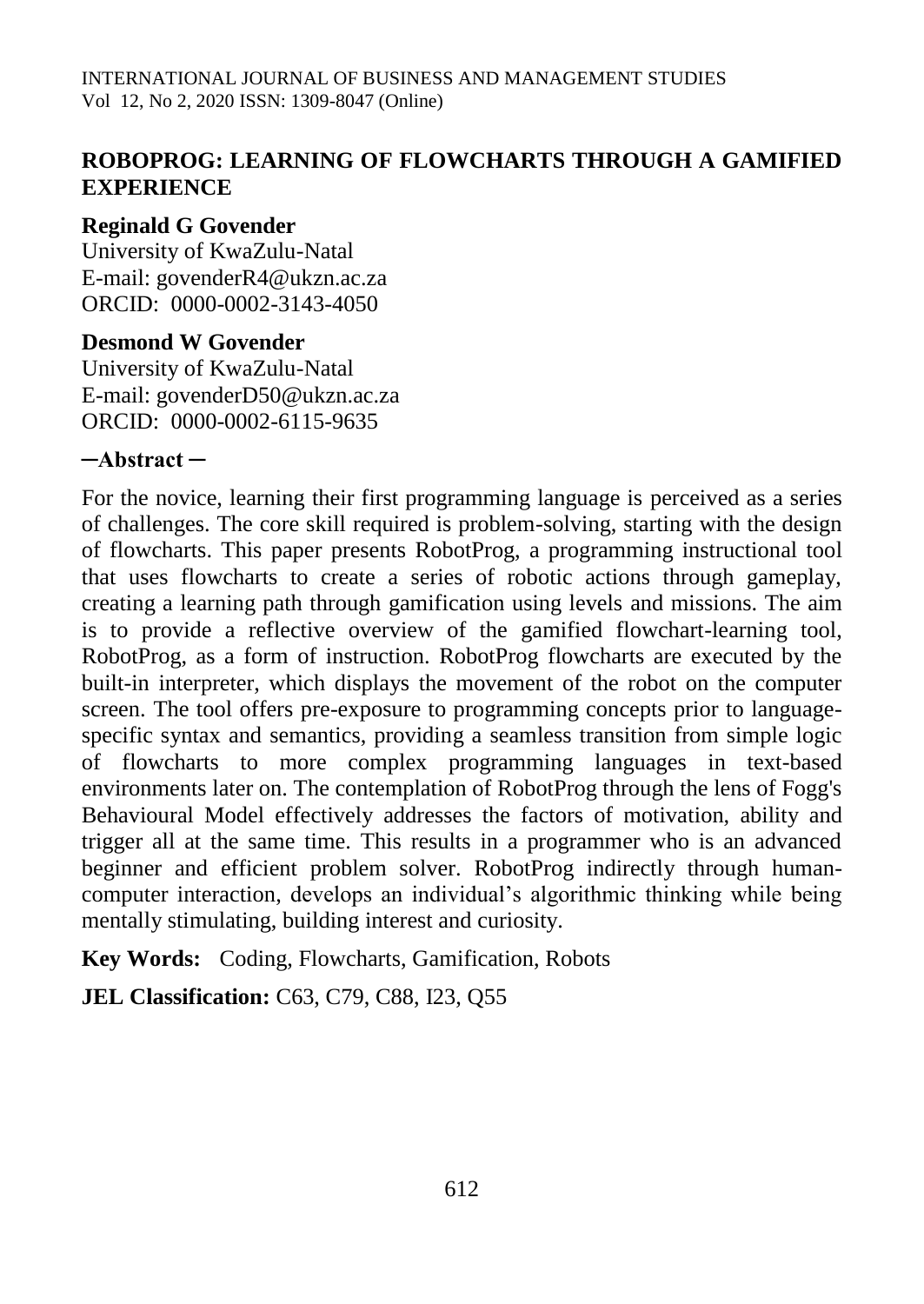# **1. INTRODUCTION AND PURPOSE**

# **1.1 Flowcharts**

An early stage programmer (ESP) traditionally starts with the development of algorithms, by means of flowcharts, in a programming introductory course, before moving onto a specific programming language (Shneiderman, Mayer, McKay & Heller, 1977). Flowcharts offer a visual pictorial representation of a solution, thus allowing the visual ESP to exercise and develop their problem-solving skills through the selection of flow blocks, which describe the workflow of the solution. Flowcharts alleviate the stress of focusing on the syntactic details of programming languages and gives the ESP a chance to focus on acquiring problem-solving skills. Flowcharts depict an algorithm to solve a problem through the use of specific symbols, lines and arrows contained within a 'begin and end' of the flow process. This visual algorithm is hand drawn by the student. Seminal work conducted by Scanlan (1989) found that students prefer flowcharts over pseudocode for comprehending the algorithms. Flowcharts allow for a conceptual representation of input, process, output, assignments, conditions and loops.

Studies have shown that flowcharts have proven to be effective in the writing and understanding of algorithms, allowing the student to create a visual process (Ray, Herrera-Cámara, Runyon & Hammond, 2019; Cabo, 2018). However, a study conducted by Shneiderman et al. (1977), reported that flowcharts had no benefit for ESPs in the comprehension and debugging of computer programs. It was found that students tend to avoid using flowcharts, instead they start coding without a complete understanding of the problem, creating an unsatisfactory solution (Gul, Asif, Ahmad & Ahmad, 2017). The use of flowcharts for a novice can be overwhelming and tedious, coupled with rules, such as the need to always draw a terminal symbol to begin and end a flow. In addition, one must know when to use each symbol between the 'begin and end'. As remarked by Singh (2020) flowcharts are "time taking way and might become arduous …redrawing a flowchart for integrating changes/modifications it might sound a boring task" (p. 17). This makes little or no sense to the ESP let alone all the different symbols that serve unique purposes. The most common symbols are: begin, end, input, output, processing and decision (Figure 1).

# **Figure-1: Some common flowchart symbols**

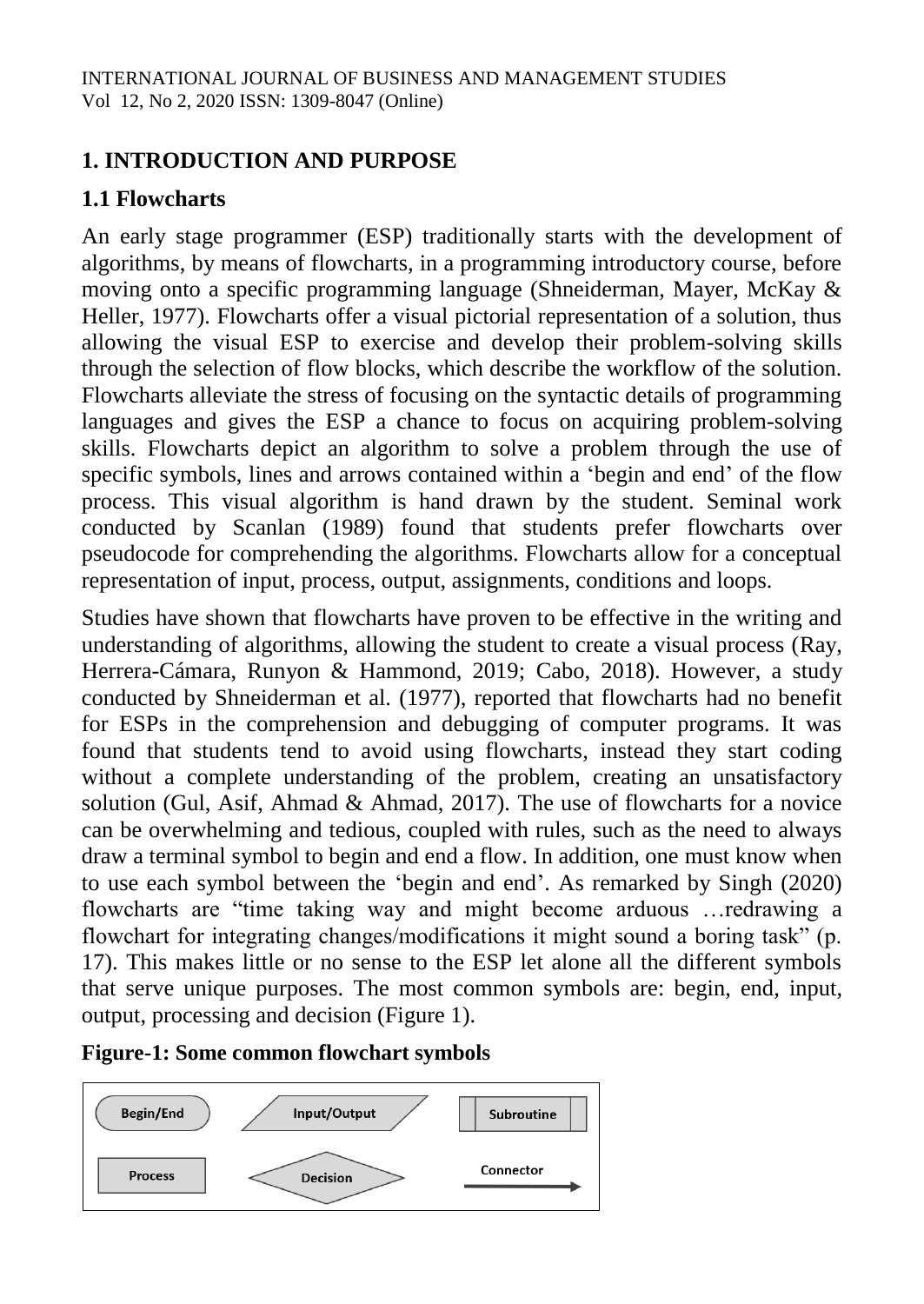*Source:* Adapted from Singh: 2020:16, Turner: 2006: 96, Myler: 1998: 32-36, Chapin: 1970: 122-123)

# **1.2 Games, economics and human engagement**

The degree of classification of human learning can be rated by Bloom's cognitive taxonomy. The syntactical structures required by high-level text-based programming languages involves memorising and rote learning of language syntax. This aligns with activities that are at Bloom's lowest level of human learning. Flowcharts can provide a visual process with minimal language syntax while one works at a conceptual level. This is rated to be of a higher level of human learning activity. Therefore, the learning of flowcharts is crucial to the development of the ESP and should not be overlooked as being a time waste.

Gamification is a design approach that uses a gameplay design in various contexts for inducing learning experiences (Buckley, 2016) in a form of a game that supports different activities and behaviours (Huotari & Hamari, 2017). The design of programs based on gamification is used in many contexts and have proven to be beneficial in the learning process (Huotari & Hamari, 2017). Morris (2018), reported that the total consumer spending on games was up 40% in the first half of 2018 in the United States of America. In the South African context gaming grew from R29.7-million to a R100-million industry within a period of two years marking more than a 50% increase and it continues to grow (Tarentaal, 2019; Collins, 2017). On a global platform, the gaming revenue is set to reach a soaring 100-billion US dollars by 2021 making up 59% of revenues in the global market (Wijman, 2018). Living in the Digital Age with the unfolding of the fourth industrial revolution with so many technological advancements, many have found leisure in digital gaming, thus serving as an ideal platform to integrate learning. The use of gamification in learning has proven to be successful in students' understanding of computing principles and programming (Lo & Hew, 2018), as it is a technological development that involves a high level of human engagement.

Many studies have been conducted that investigate the use of flowcharts for various purposes (Cabo, 2018; Chen & Morris, 2005; Lehman, 2000; Shneiderman et al., 1977; Knuth, 1963). However, none of these studies examine flowcharts with respect to gamification and the possible benefits to the novice programmer. In addition, the correctness of a flowchart has many possibilities allowing for multiple solutions to a problem. Along similar lines, Singh (2020) states "there are no standards to find out the correct extent of details that should be incorporated in making a flowchart" (p.17).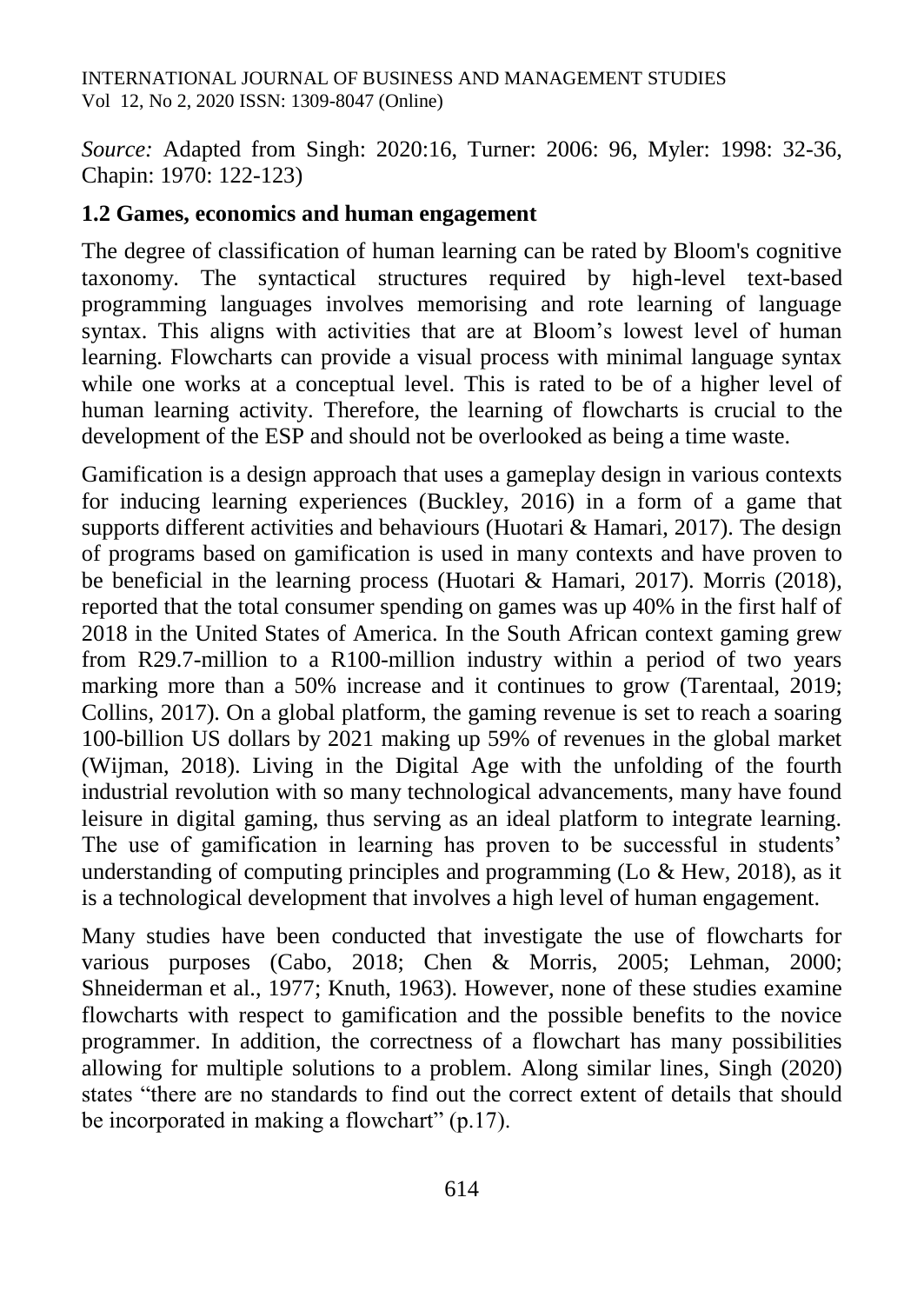# **1.3 Scholarly significance of the work**

The dawning of the fourth industrial revolution has placed an enormous priority on coding and robotics. These skills are crucial in preparing the current generation for the future workplace 2030. There is a need for programmers to possess problem-solving skills, apart from the actual development of programs. It is important to guide student's learning of programming in more effective and efficient ways. The learning of flowcharts based on game design with robots is ideal to develop the ESPs coding skill. Unlike the use of block-based programming that offers a farfetched experience from programming in a textbased environment, RobotProg incorporates the animated environment in gameplay through the use of flowcharts. RobotProg is an educational tool that supports and prepares the ESP to become a problem solver, through the use of flowcharts. The instructional tool teaches the individual indirectly through gameplay, to create algorithms that allow the robot to complete each mission and proceed to the next level. RobotProg was not evaluated with students as this was not the aim of this paper.

# **2. THEORETICAL PERSPECTIVE**

Flowcharts contain specific symbols namely: terminal input/output, process, decision, module call and connectors, which are integrated to create a visual description of an algorithm - proposing a solution. RobotProg must not be confused with block-based programming environments that are notably offered through Scratch. Flowcharts form the foundation of activating an individual to start thinking algorithmically. Algorithmic thinking encompasses the process of following step-by-step instructions to solve a problem (Hsu & Wang, 2018; Burton, 2010; Futschek & Moschitz, 2010). It is of importance to engage a shift towards the desired behaviour, given that flowcharts are sometimes overlooked as a topic commonly offered in introductory programming courses, because they are perceived to be boring and dreary. For this reason, Fogg's Behaviour Model is utilised as it analyses factors that can produce or lead to a certain desired behaviour. Fogg's Behaviour Model is essential to human-computer interaction (HCI), especially to environments that involve gameplay with the intent of providing education instructions, aimed to create a meaningful learning experience. This behavioural model is helpful in the analysis and design of persuasive technologies (Fogg, 2009). Fogg's Behaviour Model is a product of three factors: motivation, ability and trigger, which simultaneously acquire the target behaviour (Fogg, 2009), which in this case is gearing and developing a programmer's mindset through the use of flowcharts. According to Fogg's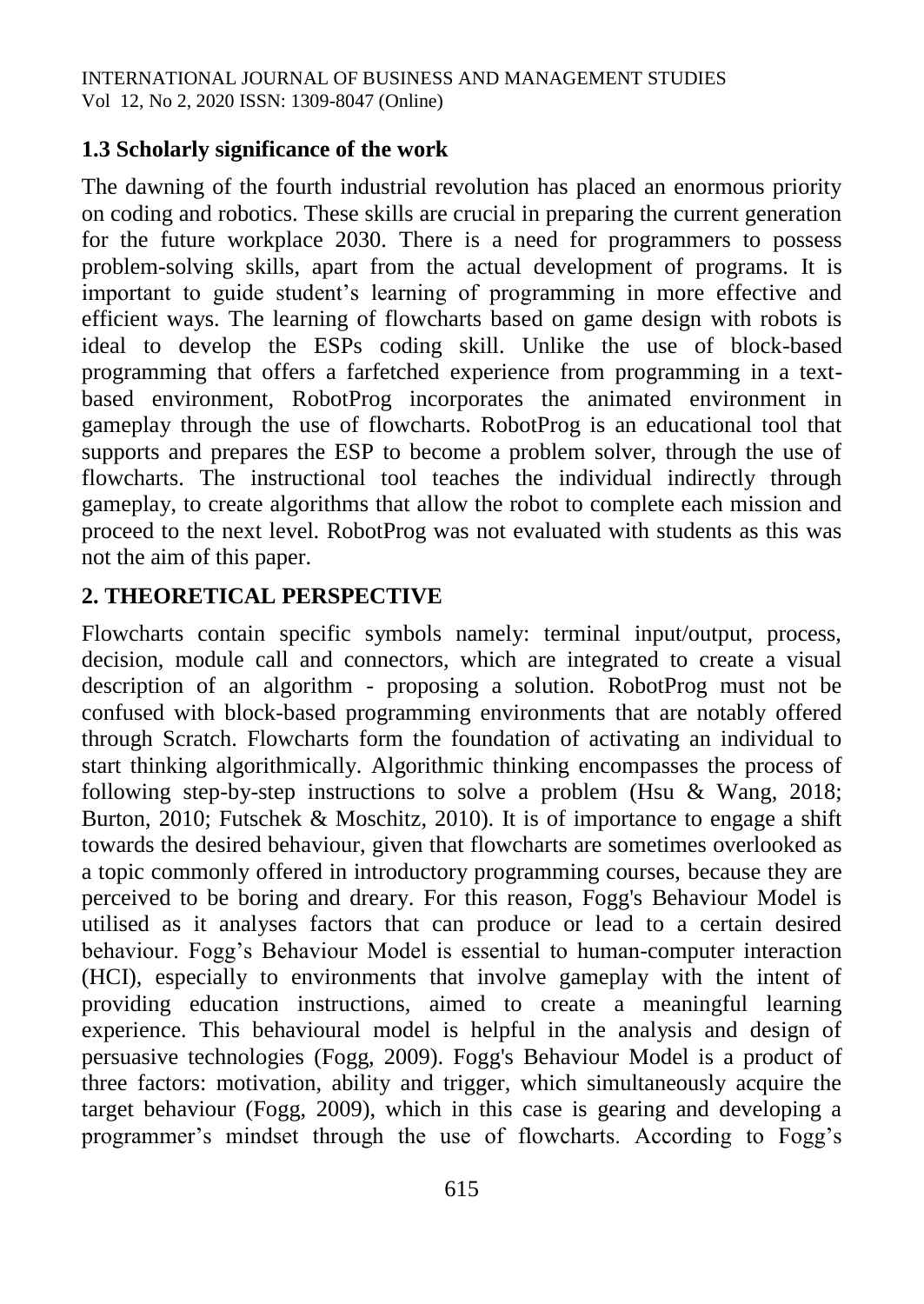Behaviour Model: *motivation* is the core of the learning experience. For example, if a student can solve a task but is not motivated, they would not do so or would solve the task with reluctance. *Ability* is another factor that contributes to behaviour. If one is motivated but does not have the ability, then the desired behaviour cannot be achieved. However if one is highly motivated, one can find the means to complete the task, therefore gaining the ability. *Motivation* and *ability* are still not enough for an individual to achieve the desired behaviour. There needs to be a *trigger*. The *trigger* is connected to *motivation,* as it creates the spark that motivates the individual (Fogg, 2009).

# **3. METHODS, TECHNIQUES, OR MODES OF INQUIRY**

The method of software evaluation carried out was *tutorial-based evaluation*  informed by *user perspective*. *Tutorial-based evaluation* was created by the Software Sustainability Institute and is founded on subjective experiences (Jackson, Crouch & Baxter, 2011). RobotProg employs a procedural programming technique. Upon opening RobotProg, the user is presented with two windows, a list of flowchart symbols available at level one; and a blank flowchart canvas (Figure 2). The gameplay starts with the user selecting from the dropdown list box (Figure 3) a mission. The user then creates a flowchart for the mission, and finally tests the algorithm by executing the flowchart which is presented by the robot's movement.

At the initialisation of every flowchart, the robot has a set amount of energy to run the course. If the energy runs out before the algorithm can complete, then the robot stops and the mission is a fail. The robot can be recharged during gameplay by a socket, if available on the ground.

#### **Figure-2: New file created in RobotProg**



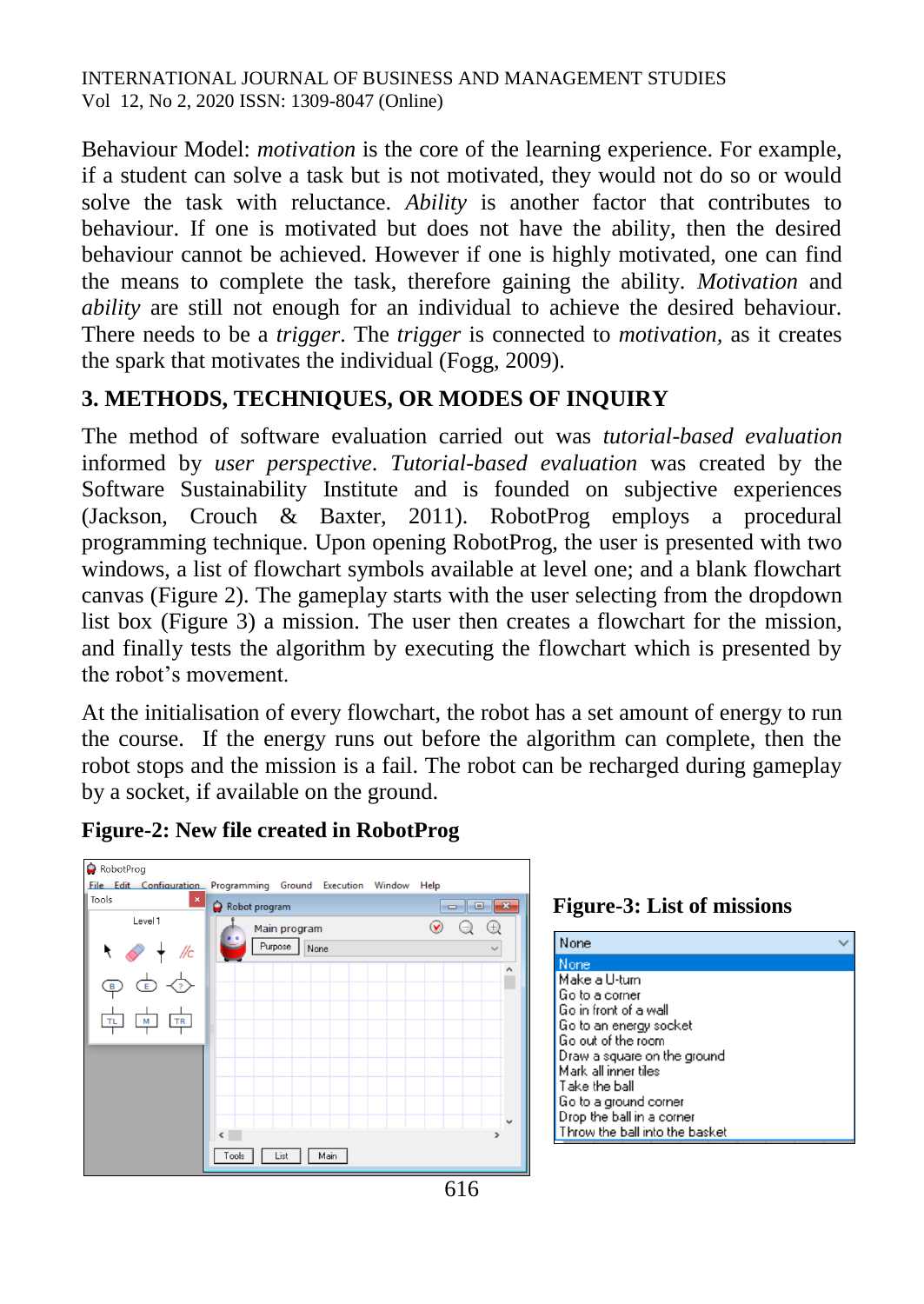*Source*: RobotProg: 2005: Screen Capture (SC). *Source*: RobotProg: 2005: SC.

During the execution of the flowchart, the ground window is shown alongside and the symbol that is currently being executed is outlined in red (Figure 4, next page). Also, the current state (Figure 5, next page) shows a live update of the robot's actions and variables. If the mission is successful, the user is applauded with a sound effect and proceeds to a new mission until the next level is reached.

 $\begin{tabular}{|c|c|c|c|c|} \hline \quad & \quad & \quad \quad & \quad \quad & \quad \quad \\ \hline \quad \quad & \quad \quad & \quad \quad & \quad \quad & \quad \quad \\ \hline \quad \quad & \quad \quad & \quad \quad & \quad \quad & \quad \quad \\ \hline \end{tabular}$  $\ddot{\mathbf{Q}}$  $\circledcirc$   $\circledcirc$   $\circledcirc$ Main program i nerias<br>GoToSq Purpose None  $\hat{ }$  $\overline{(\mathsf{Begin})}$ GoToSquareCorner 71 For  $n = 1$  to 4 **DrawASide** Turn left **Next**  $($  End Tools | List | Main

**Figure-4: Red outline during the execution of the flowchart**

*Source*: RobotProg: 2005: SC.

# **Figure***-***5: Current state**

| Current state               |       |  |
|-----------------------------|-------|--|
| <b>TheRobotDrawsASquare</b> |       |  |
| Out                         | true  |  |
| WallAhead                   | false |  |
| WallOnRight                 | false |  |
| WallOnLeft                  | false |  |
| xRobot                      | 7     |  |
| yRobot                      | 4     |  |
| dxRobot                     | -1    |  |
| dyRobot                     | n     |  |
| <b>DistanceFromWall</b>     | 6     |  |
| MarkedSquare                | false |  |
| Energy                      | 992   |  |
| RobotOnSocket               | false |  |
| n                           | o     |  |
| i                           | o     |  |
|                             |       |  |
|                             |       |  |

*Source*: RobotProg: 2005: SC.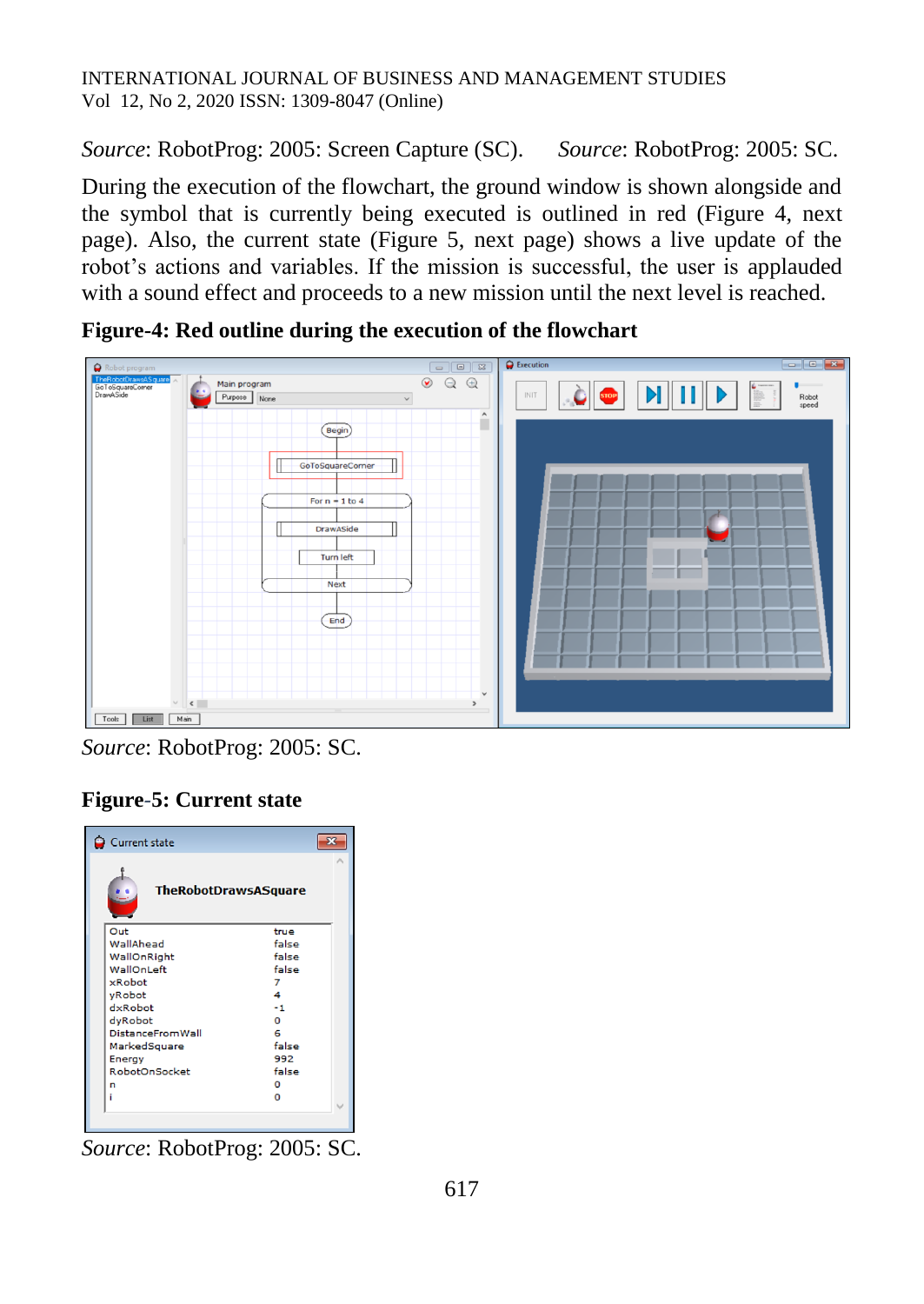The built-in scoreboard keeps a record of mission status, number of flowchart errors, attempts and successful executions (Figure 6). Different missions of the robot are based on different grounds, the user has the liberty of creating a custom ground (Figure 7) on which the robot navigates to complete the mission. Each gameplay allows up to ten robots each having a flowchart that is added to the ground and energy to perform the required task. In addition to the standard flowchart symbols, there are special additional symbols added to control the robot such as TL-turn left, TR-turn right, M-move ahead, etc. and specific keywords that can be understood with minimal effort since they have a literal meaning.





*Source*: RobotProg: 2005: SC.





*Source*: RobotProg: 2005: SC.

Each level unlocks different flowchart symbols which are useful to complete the level mission at hand (Figure 8, next page). RobotProg offers six levels with each level unlocking the discovery of new programming concepts. Progressive learning development is demonstrated, requiring the individual to draw on past knowledge and the newly available symbols to achieve the mission at hand. This draws on the Zone of Proximal Development in the learning process. At level six the user has liberal access to all available flowchart symbols and has acquired the skill set to utilise the symbols that would develop an efficient algorithm. In the flowchart titled *The Robot Draw A Square* (Figure 9, next page), we see the use of subroutines: Go To Square Corner (Figure 10, next page) and Draw A Side.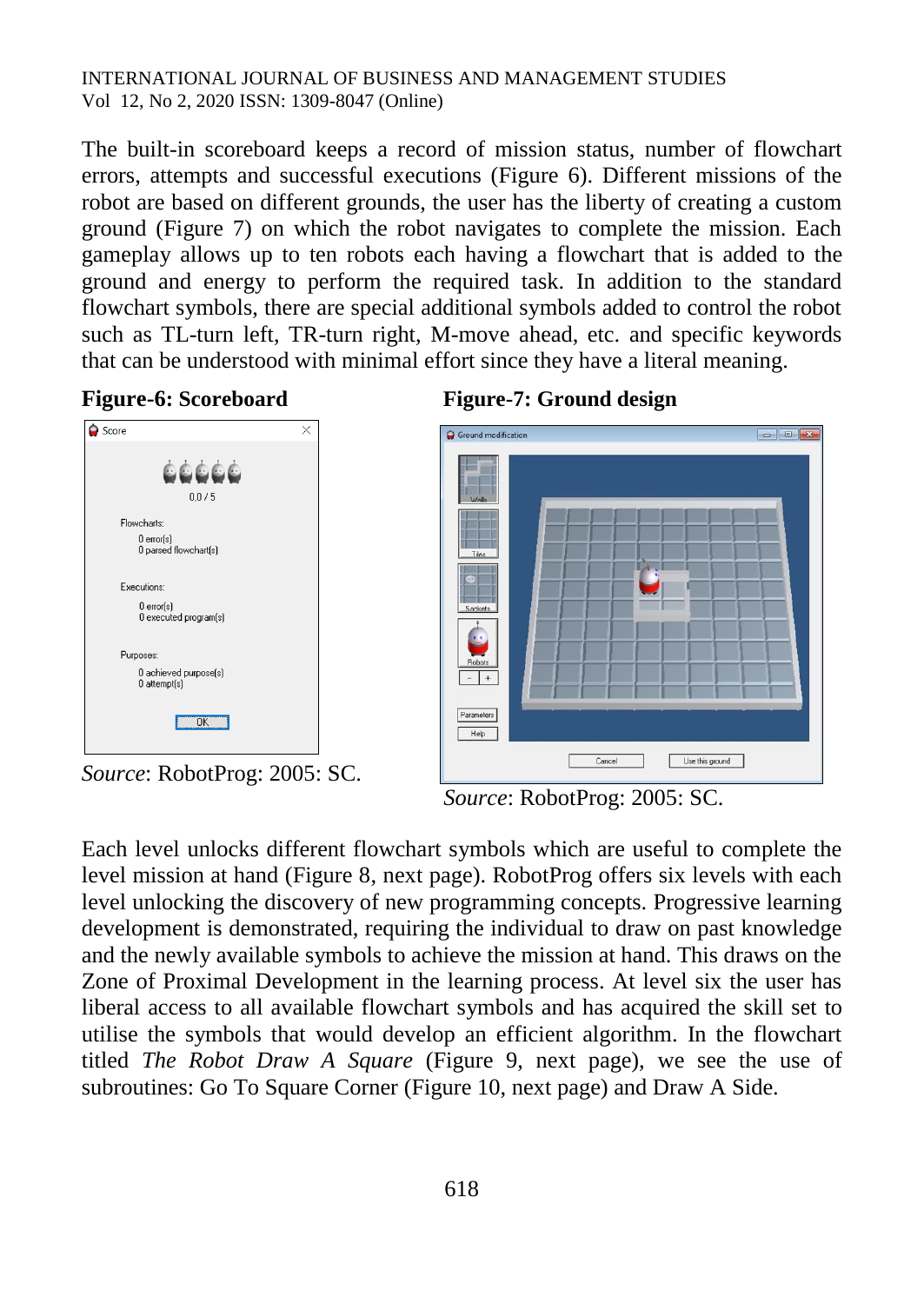#### **Figure-8: Flowchart symbols at level six**



*Source*: RobotProg: 2005: SC.

Figure-9: The robot draw a square Figure 10: Go To Square Corner



*Source*: RobotProg: 2005: SC.. *Source*: RobotProg: 2005: SC.

The use of subroutines in RobotProg serves the purpose as in a text-based environment, that is having an algorithm to perform a specific task and called up when needed. This introduces the ESP to modular design and re-use of code leading to advanced concepts later explored in a text-based environment.

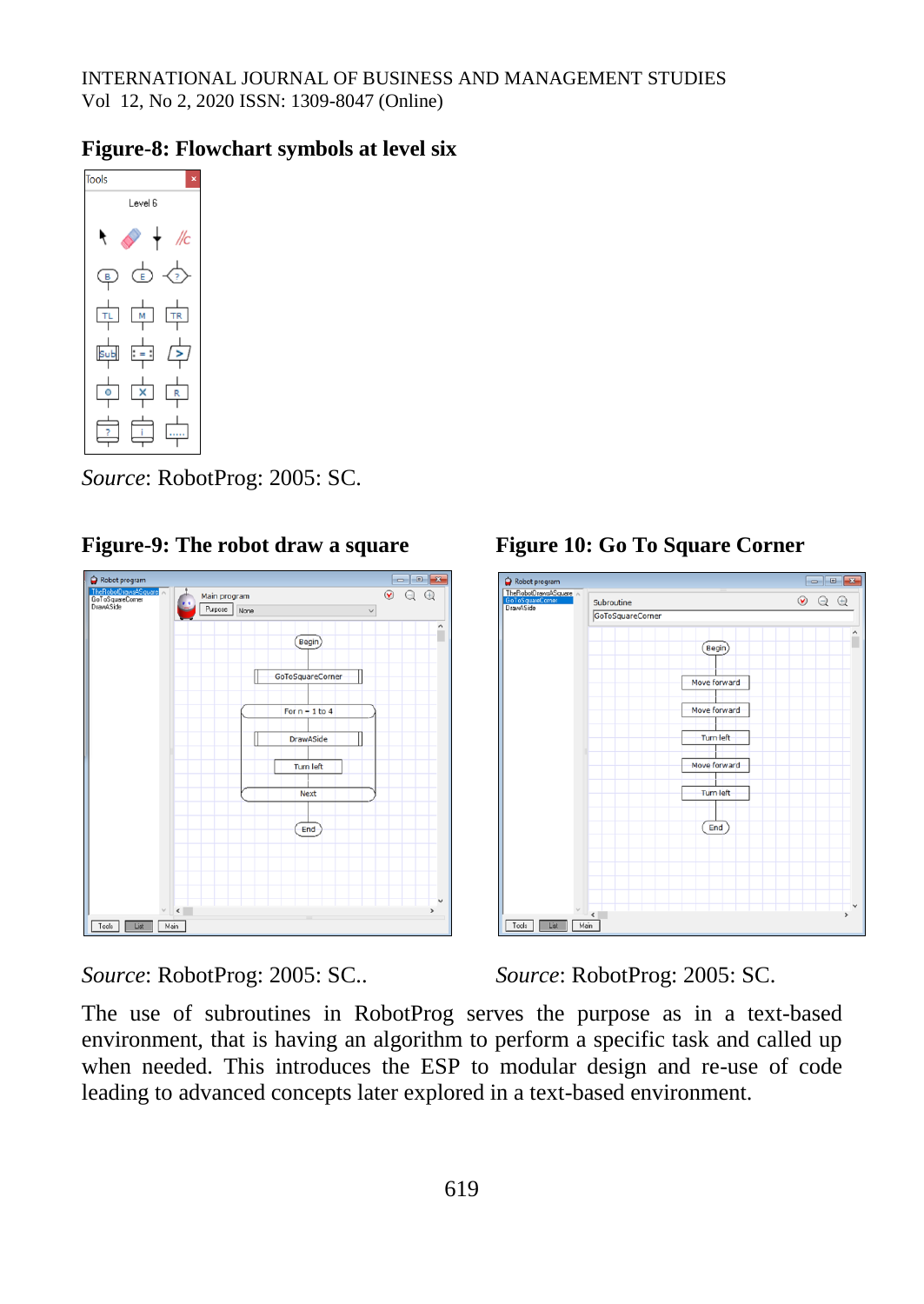# **4. RESULTS**

RobotProg effectively addresses the factors of Fogg's Behaviour Model as it triggers motivation and ability which results in an efficient problem solver. The desired behaviour is reached during each mission. Learning takes place while the individual is motivated to accomplish the mission, gains the ability through the use of available symbols and past knowledge; and is triggered to move onto the next level. Successful completion of missions results in level progression and ground modification. The latter allows for obstacles to be added to the robot's course, thus requiring careful and strategic planning in the design of the flowchart, thereby creating a challenge for the ESP.

Table 1 shows the evaluation of RobotProg, using the checklist of *Tutorial-based evaluation on user perspective* adapted from Jackson, Crouch & Baxter (2011).

| Criteria for user perspective                                        | Criteria met $(\checkmark)$ OR not met $(\checkmark)$ |
|----------------------------------------------------------------------|-------------------------------------------------------|
| Visibility of system status. Does it give users appropriate feedback | $\checkmark$ Simple fast installation with            |
| within reasonable time?                                              | confirmation.                                         |
| Does it speak the user's language and make information appear in     | $\checkmark$ Easy to understand instructions in       |
| a natural and logical order?                                         | English with clear logical order of                   |
|                                                                      | panels and windows.                                   |
| User control and freedom. Does it provide clearly marked exits,      | $\checkmark$ Icons appear on menu bar.                |
| undo and redo?                                                       |                                                       |
| Consistency and standards. Is it consistent within the software?     | $\checkmark$ Common theme used.                       |
| Does it prevent errors in the first place or help users avoid making | $\checkmark$ Prevents incorrect linking of            |
| them?                                                                | flowchart symbols.                                    |
| Does it make objects, actions and options visible and reduce the     | $\checkmark$ Use of icons appear together with        |
| amount of information a user has to remember?                        | Labels.                                               |
| Flexibility and efficiency of use. Does it offer short cuts?         | $\checkmark$ Shortcuts are available instead of       |
|                                                                      | accessing via the menu bar.                           |
| Aesthetic and minimalist design. Does it avoid showing irrelevant    | $\checkmark$ Windows/panels only appear when          |
| information?                                                         | needed.                                               |
| Help users recognize, diagnose, and recover from errors. Does it     | $\checkmark$ If there is an error the robot does not  |
| make errors clear, comprehensible, precise and suggest solutions if  | complete the mission and this is                      |
| possible?                                                            | accompanied with a sound effect.                      |
| Help and documentation. Does it provide concise information?         | $\checkmark$ Help tab available on menu bar with      |
|                                                                      | detailed explanation.                                 |

**Table 1: Checklist for user perspective versus RobotProg.**

RobotProg meets all the criteria by the *Tutorial-based evaluation on user perspective* (Table 1)*.* Meeting this criteria ensures a pleasing user experience while being motivated to learn. The design of the RobotProg promotes programming concepts like the set energy of the robot at initialisation demonstrates programming efficiency. As one transits to a specific programing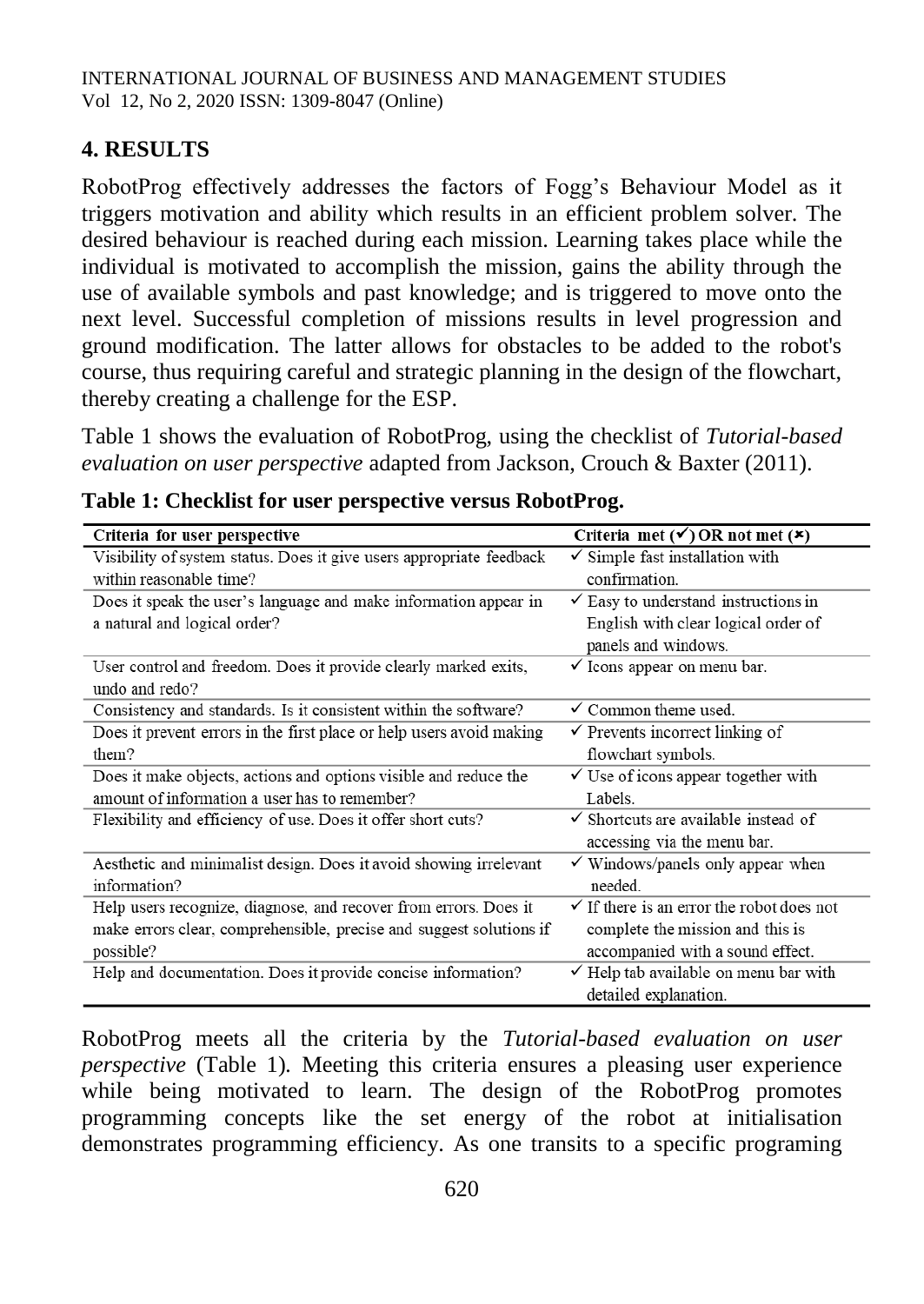language, one would be able to design algorithms that do not become monotonous and heavy laden on processing time. RobotProg provides information about variables and actions of the robot during the execution of code which mimics the steps carried in a trace table. Therefore the ESP, not only learns to debug flowcharts by spotting errors but eliminates redundant steps. This process nurtures and develops the mental state of the new programmer by invoking metacognition while developing a programmer's mindset. As a result there is a level of convincing that is attained before the transition to a programming language.

# **5. DISCUSSION**

Flowcharts are considered a visual aid to programming with the use of symbols. RobotProg allows for the flowchart to come alive, thus enhancing the students' understanding visually. The instructional tool RobotProg allows the design of the flowchart, execution of the flowchart and monitors the movements of the robot through gameplay. The findings of RobotProg, a flowchart-based programming environment, and the potential impact in aiding ESPs are listed below:

Whenever a flowchart is executed, the student is exposed to the actions of the flowchart through the movement of the robot, contributing to an increased focus on problem-solving skills, and the vital concepts of programming with no burden on syntax errors. Constructs such as loops, conditions and modular programming, through the use of subroutines, allow the programmer to acquire advanced conceptual knowledge in a visual environment, before moving to a text-based environment.

The automated feedback through sound and robot animation in a gamified environment have the potential to improve the learning experience and problemsolving skills of ESPs as it is engaging and fun. The tool offers a visual simulation in learning flowcharts that can significantly help improve problem-solving skills and program composition modeling.

At an early programming stage, the software offers simultaneous execution of the algorithm allowing for step by step execution of flowcharts with simultaneous inspection of variables. This leads to debugging concepts like trace tables. The welcoming of multiple solutions can be easily determined by completed missions.

The tool is understood without any special requirements or training. The focus is directed towards the foundations of programming: iteration, sequence and selection structures. Emphasis is placed on program composition and execution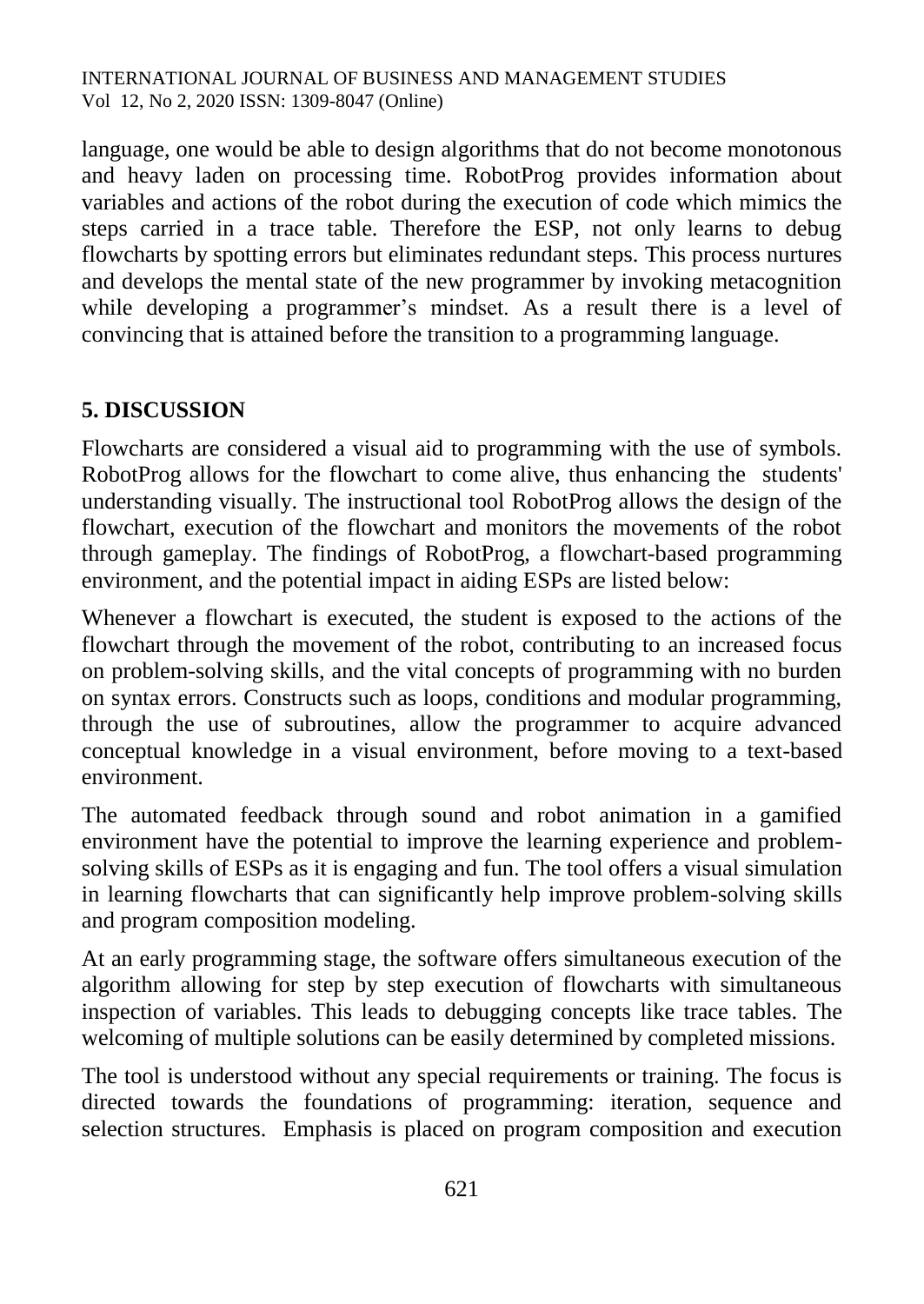flow. The ESP directs their focus towards problem-solving, develops their knowledge base of programming concepts and techniques while minimising the influence of complicated programming languages.

Students will have greater confidence in using programming concepts via RobotProg and later in a text-based environment, rather than flowcharts in a static pedagogic environment. The graphical user interface of RobotProg provides features like *initialisation* and *run* so the ESP can experience the layout of an Integrated Development Environment (IDE).

The introduction of flowcharts in this manner results in the skill of debugging and the eradication of misconceptions since the output of flowcharts is rendered through the robot's actions. The motivation to learn flowcharts and the trigger to persevere into text-based environments are embraced by RobotProg.

# **6. CONCLUSION**

Through the reflective overview, it is suggested that there are benefits for ESPs to use RobotProg flowcharts moving away from the dull superannuated learning style of pen and paper. This is because it has the potential to emphasise logic and code design in the first programming course inducing motivation and excitement through gameplay. The completed example projects, make us believe that the environment created by the software offers self-facilitated learning of flowcharts.

# **ACKNOWLEDGEMENT**

This work is based on the research supported by the National Research Foundation of South Africa (Grant Number: 122017).

# **REFERENCES**

Buckley, P. & Doyle, E. (2016). Gamification and student motivation. *Interactive learning environments*, 24(6), 1162-1175.

Burton, B. (2010). Encouraging algorithmic thinking without a computer. *Olympiads in Informatics*, 4(1), 3-14.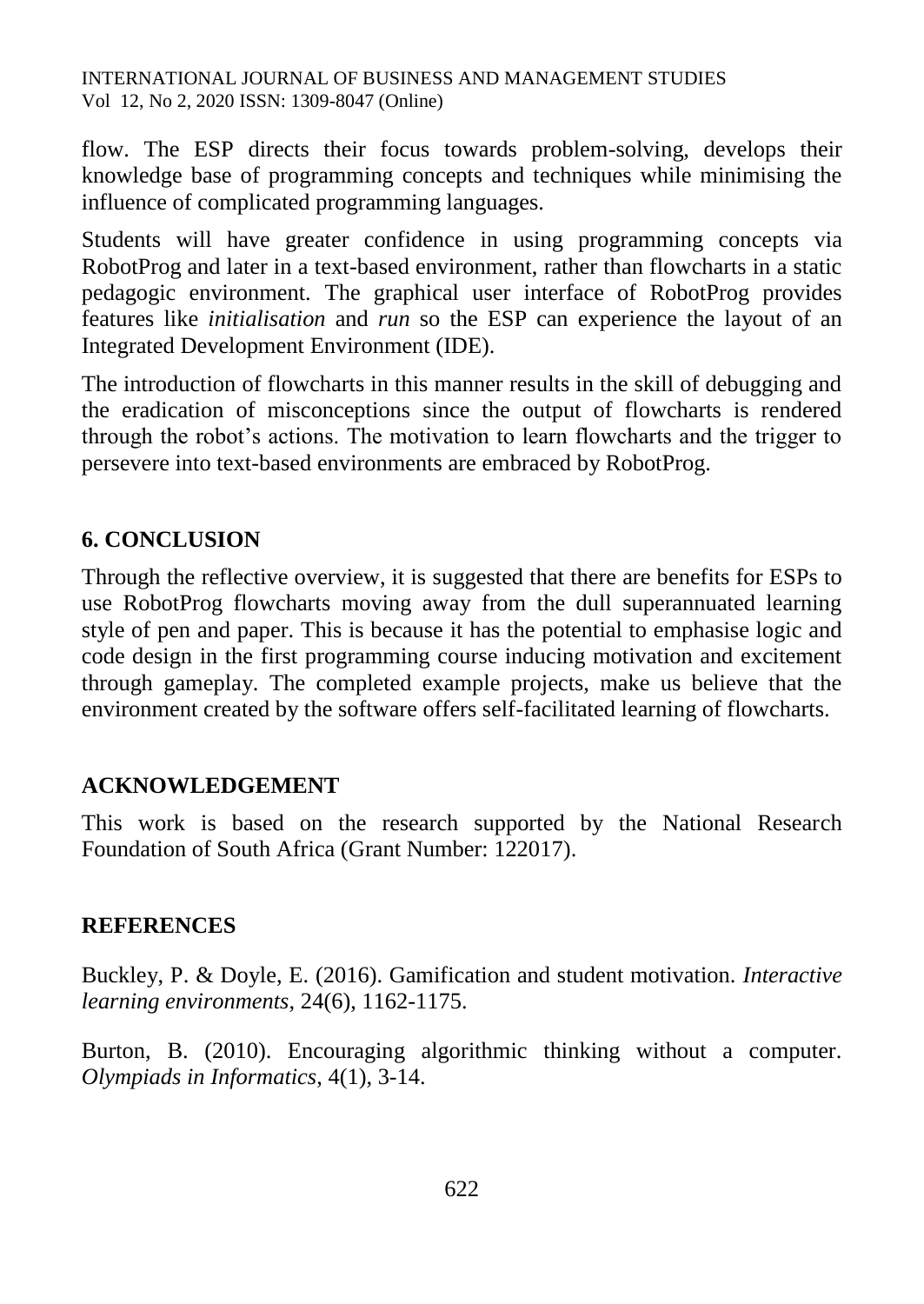Cabo, C. (2018). Effectiveness of Flowcharting as a Scaffolding Tool to Learn Python. In Proceedings of the  $49<sup>th</sup>$  IEEE Frontiers in Education Conference (1-7). Cincinnati Marriott at RiverCenter, Ohio.

Chapin, N. (1970). Flowcharting with the ANSI standard: A tutorial. *ACM Computing Surveys (CSUR)*, 2(2), 119-146.

Chen, S. & Morris, S. (2005). Iconic programming for flowcharts, java, turing, etc. *ACM SIGCSE Bulletin*, 37(3), 104-107.

Collins, F. (2017). *SA gaming grows from R29.7-million to R100-million industry in two years.* https://www.timeslive.co.za/news/sci-tech/2017-06-08-sa-gaminggrows-from-r297-million-to-r100-million-industry-in-two-years/

Futschek, G. & Moschitz, J. (2010). Developing algorithmic thinking by inventing and playing algorithms. In Proceedings of the 2010 Constructionist Approaches to Creative Learning, Thinking and Education Lessons for the  $21<sup>st</sup>$  Century (1-10). Paris, France.

Fogg, B. J. (2009). A behavior model for persuasive design. In Proceedings of the 4th international Conference on Persuasive Technology (1-7). California, United Sates of America.

Gul, S., Asif, M., Ahmad, W. & Ahmad, U. (2017). Teaching programming: A mind map based methodology to improve learning outcomes. In 2017 International Conference on Information and Communication Technologies (209- 213). Karachi, Pakistan.

Hsu, C. C. & Wang, T. I. (2018). Applying game mechanics and studentgenerated questions to an online puzzle-based game learning system to promote algorithmic thinking skills. *Computers & Education*, 121(1), 73-88.

Huotari, K. & Hamari, J. (2017). A definition for gamification: Anchoring gamification in the service marketing literature. *Electronic Markets*, 27(1), 21-31.

Knuth, D. E. (1963). Computer-drawn flowcharts. *Communications of the ACM*, 6(9), 555-563.

Lehman, M. W. (2000). Flowcharting made simple. *Journal of Accountancy*, 190(4), 77.